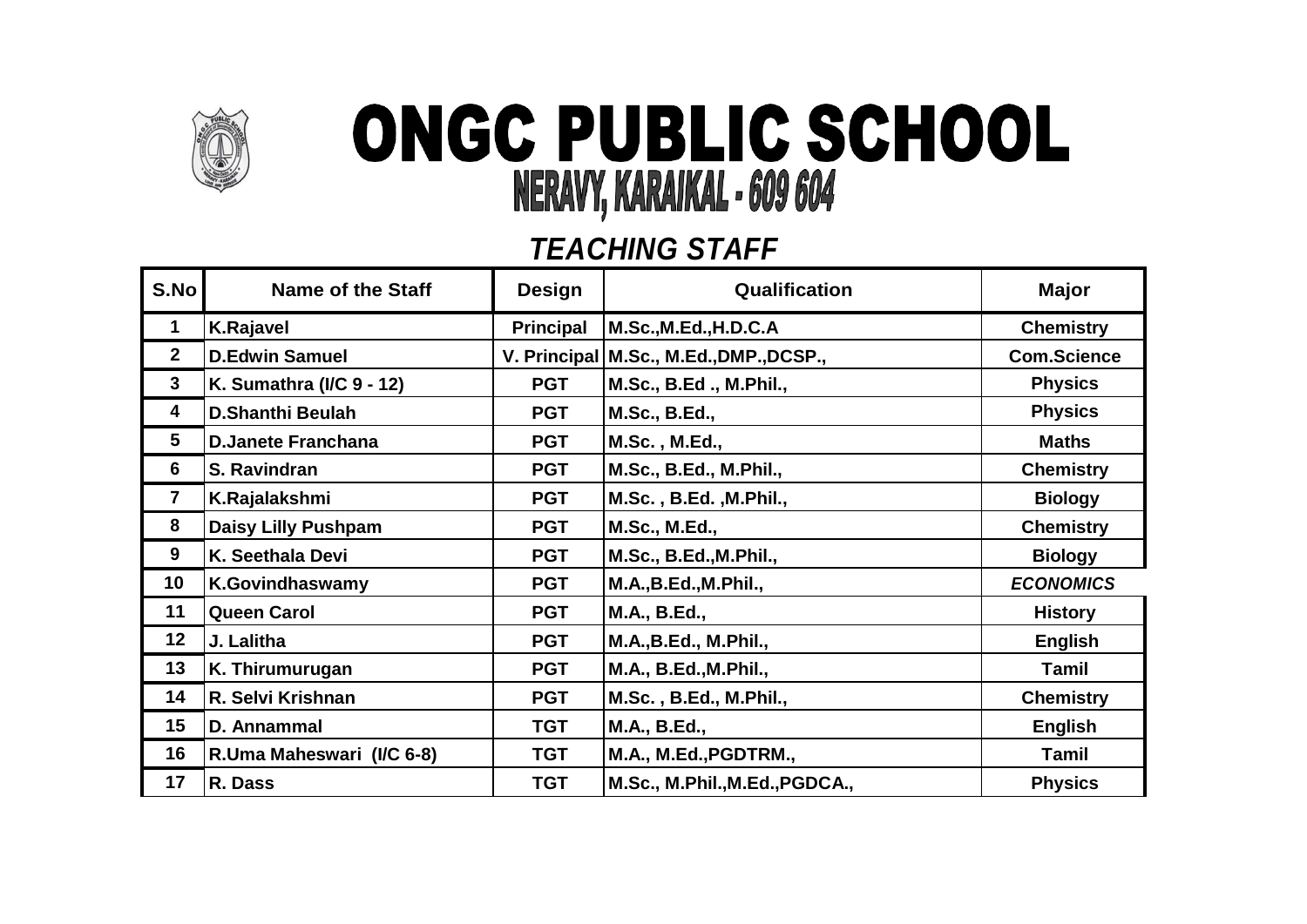| 18 | Selvi S.                          | <b>TGT</b> | M.Sc., M.Ed., M.Phil.,         | <b>Maths</b>          |
|----|-----------------------------------|------------|--------------------------------|-----------------------|
| 19 | <b>M.Sivagama Sundari</b>         | <b>TGT</b> | M.A., M.Ed., M.Phil.,          | <b>English</b>        |
| 20 | A. Siron Mani                     | <b>TGT</b> | M.A., B.Ed., M.Phil.,          | <b>Economics</b>      |
| 21 | R. Ambigapathi                    | <b>TGT</b> | M.A., B.Ed.,                   | Hindi                 |
| 22 | R. Maheswaran                     | <b>TGT</b> | M.Sc., B.Ed.,                  | <b>Physics</b>        |
| 23 | V.Mangaiyarkarasi                 | <b>TGT</b> | M.A., B.Ed.,                   | <b>History</b>        |
| 24 | P. Mercy Annepesant(I/C 3-5)      | <b>TGT</b> | M.A., B.Ed., M.Phil., PGDCA.,  | <b>Economics</b>      |
| 25 | R. Mala                           | <b>TGT</b> | <b>B.A., B.PEd.,</b>           | <b>PET</b>            |
| 26 | J. Pius Leema Pappi               | <b>PRT</b> | M.F.A(Music)., B.A(Sanskrit)., | <b>Dance</b>          |
| 27 | <b>S BABU</b>                     | <b>LIB</b> | <b>M.L.I.S.,</b>               | <b>LIBRARIAN</b>      |
| 28 | S. Sughirtha                      | <b>TGT</b> | <b>B.Sc., B.Ed.,</b>           | <b>Zoology</b>        |
| 29 | V. Mary Pushpam                   | <b>TGT</b> | M.A., B.Ed.,                   | Tamil                 |
| 30 | U. Ruba                           | <b>TGT</b> | M.Sc., B.Ed., M.Phil.,         | <b>Maths</b>          |
| 31 | S. Subala                         | <b>TGT</b> | M.A., B.Ed.,                   | <b>History</b>        |
| 32 | R. Mangai Lakshmi                 | <b>TGT</b> | <b>B.Sc., B.Ed.,</b>           | <b>Physics</b>        |
| 33 | <b>B. Bernard Dorotty Josiane</b> | <b>TGT</b> | M.A., B.Ed., M.Phil.,          | <b>English</b>        |
| 34 | <b>M.Kumar</b>                    | <b>PRT</b> | Dip in Vadya Visharadha        | <b>Music</b>          |
| 35 | <b>B. Dheivanai</b>               | <b>TGT</b> | B.Sc., M.A., B.Ed.             | <b>Hindi</b>          |
| 36 | <b>S. Francis Xavier</b>          | <b>TGT</b> | M.Sc., B.Ed.,                  | <b>Maths</b>          |
| 37 | G. Radhika                        | <b>TGT</b> | M.A., B.Ed., M.Phil., TPT      | <b>Tamil</b>          |
| 38 | I. Jeevamani                      | <b>TGT</b> | B.A., B.Ed.,                   | <b>English</b>        |
| 39 | <b>Jessy Isabella</b>             | <b>TGT</b> | B.Sc., B.Ed.,                  | <b>Botany</b>         |
| 40 | S. Josephin Mary                  | <b>TGT</b> | M.A., B.Ed.,                   | <b>History</b>        |
| 41 | K. Anitha                         | <b>TGT</b> | <b>B.Sc., B.Ed.,</b>           | <b>Maths</b>          |
| 42 | P. Amalorpavam                    | <b>TGT</b> | M.A., B.Ed., M.Phil.,          | Tamil                 |
| 43 | <b>Bakkiya Lakshmi.p</b>          | <b>TGT</b> | M.Sc., B.Ed.,                  | <b>Bio- Chemistry</b> |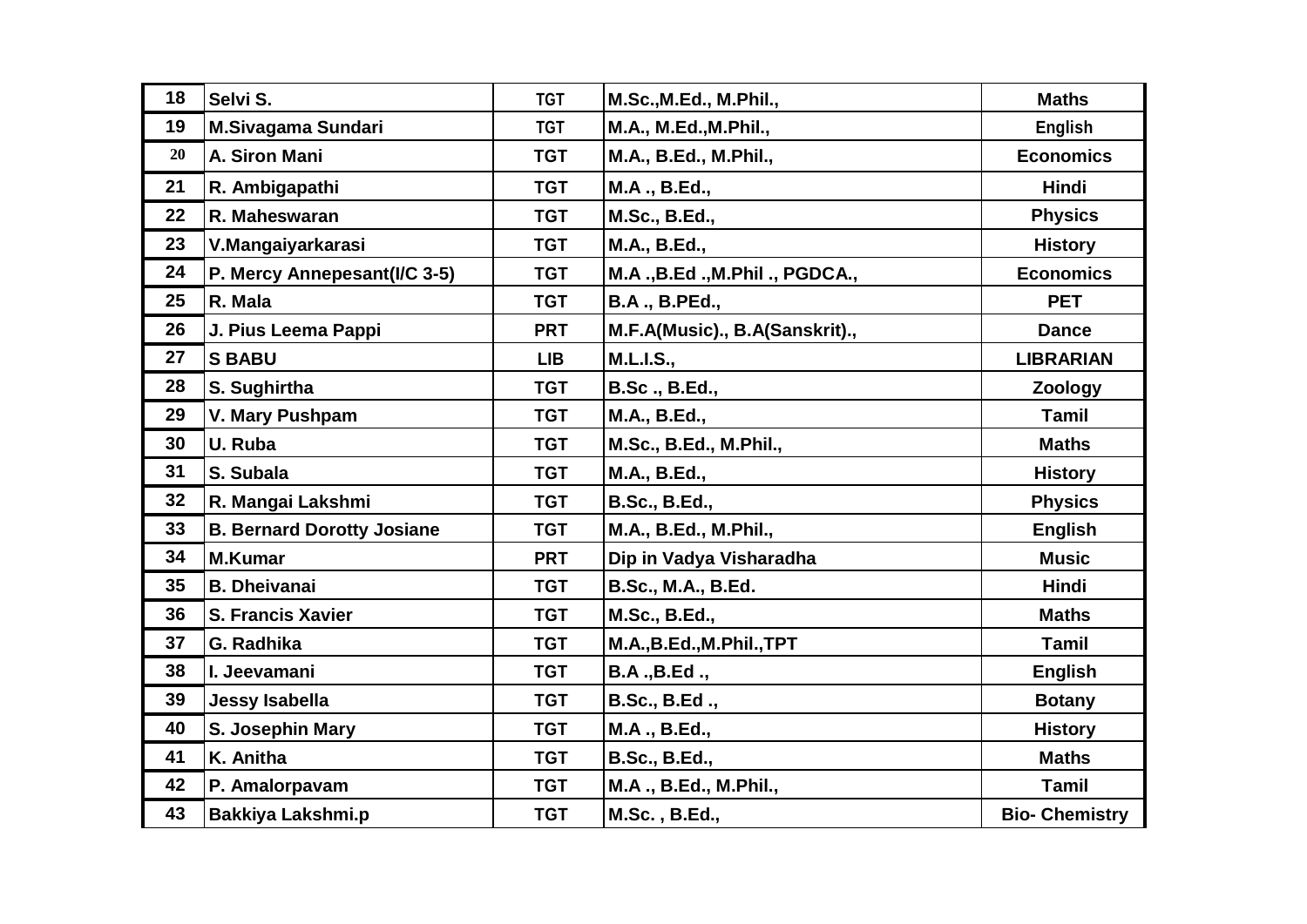| 44              | P.Jaya Selvi             | <b>TGT</b>     | M.A., B.Ed.,                             | Hindi                   |
|-----------------|--------------------------|----------------|------------------------------------------|-------------------------|
| 45              | <b>Rose Mary Therese</b> | <b>TGT</b>     | M.C.A., B.Ed., M.Phil.,                  | <b>Com. Science</b>     |
| 46              | N. Dhivya (I/C KG - II)  | <b>TGT</b>     | M.A., M.Ed., M.Phil.,                    | <b>English</b>          |
| 47              | Prabhakaran              | <b>TGT</b>     | M.A( Music)., M.A(Tamil)., TTC., PGDCA., | <b>Music</b>            |
| 48              | Selva Durai T            | <b>TGT</b>     | M. PED., M.Phil., PGDIY                  | <b>Phy.Education</b>    |
| 49              | Jaya Prakash             | <b>PRT</b>     | M.A., B. Ed., M.Phil.,                   | Tamil                   |
| 50              | Mourouganandane V        | <b>PRT</b>     | <b>B.F.A., DMO.,</b>                     | <b>Arts &amp; Craft</b> |
| 51              | K. Amudha                | <b>PRT</b>     | M.COM., M.A (Hindi)., B.Ed.,             | Hindi                   |
| 52              | <b>Aradhana Verma</b>    | <b>PRT</b>     | M.Sc., B.Ed.,                            | <b>Botany</b>           |
| 53              | V. Sobana                | <b>PRT</b>     | M.Sc., M.Sc., M.Ed., M.Phil.,            | <b>Physics</b>          |
| $\overline{54}$ | P.Sharmila               | <b>PRT</b>     | <b>MSc., B.Ed.,</b>                      | <b>Chemistry</b>        |
| $\overline{55}$ | <b>U</b> Rahini          | <b>PRT</b>     | MA., M.Ed., M.Phil.                      | <b>History</b>          |
| $\overline{56}$ | Gayathri                 | <b>TGT</b>     | <b>M.A., M.Ed.</b>                       | <b>English</b>          |
| 57              | <b>Amirthavalli M</b>    | <b>TGT</b>     | M.A., B.Ed.,                             | Hindi                   |
| $\overline{58}$ | <b>Saravanan B</b>       | <b>PGT</b>     | M.Sc., M.Ed.,                            | <b>Biology</b>          |
| $\overline{59}$ | <b>Senthamil Selvan</b>  | <b>PET</b>     | M.P.E.D                                  | P.E.T                   |
| 60              | Annapoorani S            | <b>TGT</b>     | M.Sc., B.Ed.,                            | <b>Maths</b>            |
| 61              | Hemalakshmi V            | <b>PRT</b>     | M.A., M.Phil.                            | <b>Sanskrit</b>         |
| 62              | A P Sweeta Susenna       | <b>PRT</b>     | M.Come., B.Ed.,                          | <b>Commerce</b>         |
| 63              | Ganesan                  | <b>TEACHER</b> | M.Come., B.Ed.,                          | <b>Commerce</b>         |
| 64              | Kalaiyarasi              | <b>TEACHER</b> | M.Sc., B.Ed.,                            | <b>Maths</b>            |
| 65              | Shylaja                  | <b>TEACHER</b> | M.A., B.Ed.,                             | <b>English</b>          |
| 66              | E.Subash                 | <b>TEACHER</b> | M.Sc., B.Ed.,                            | <b>Maths</b>            |
| 67              | <b>Sujitha</b>           | <b>TEACHER</b> | M.A., B.Ed.,                             | Tamil                   |
| 68              | Patchaiyappan T          | <b>TEACHER</b> | M.C.A., B.Ed., ADCHN                     | Com.<br><b>Science</b>  |
| 69              | R.Kiruba Lakshmi         |                | TEACHER   M.A., B.Ed.,                   | <b>English</b>          |